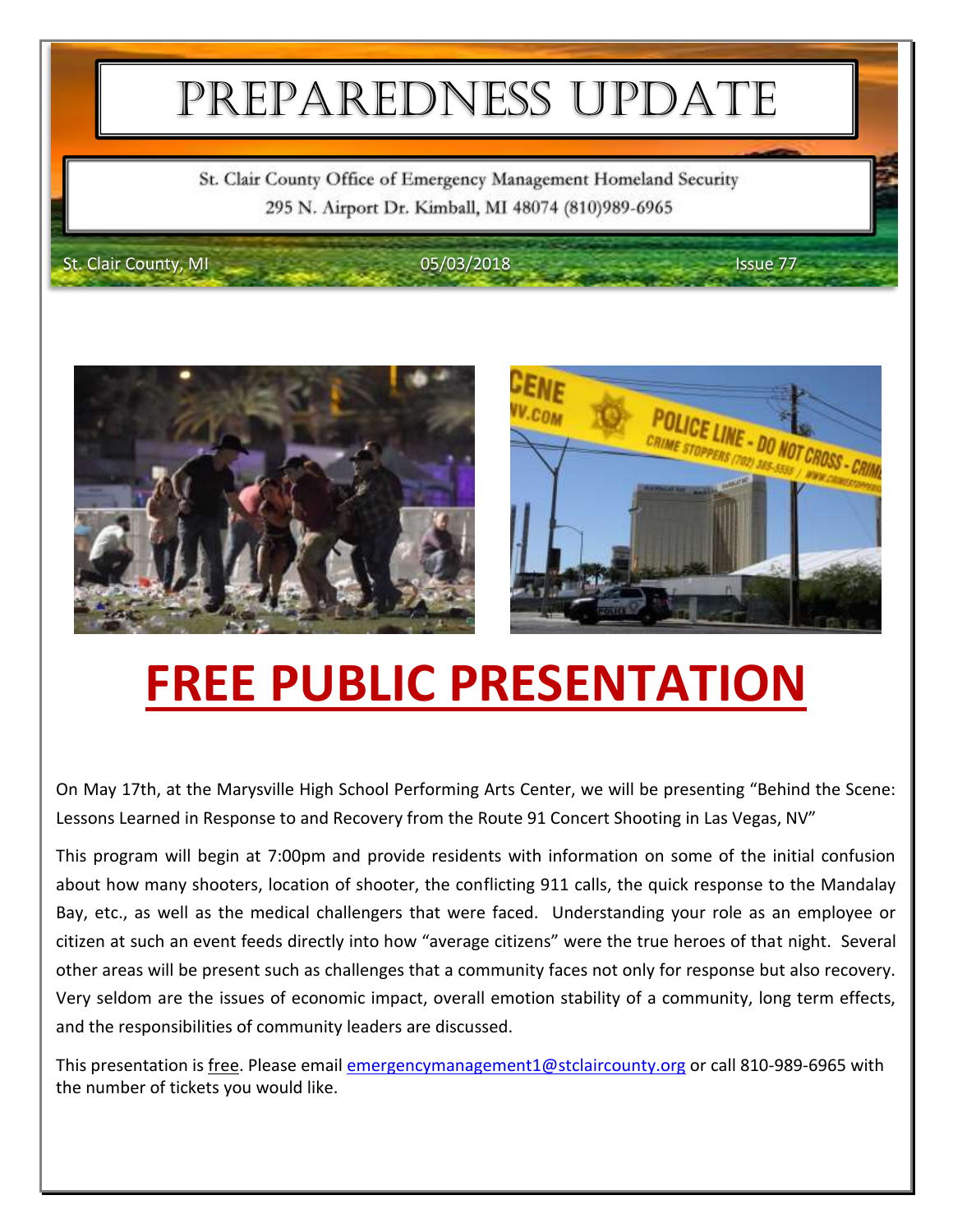## **CITIZENS ACADEMY UPDATE**

All three Citizens Academies are going well. The attendees are learning all about the different  $1^{\text{st}}$  responder duties. Some people are attending more than one academy. The instructors are phenomenal and are doing a great job with the instruction.



**Citizens Academy practicing SCBA/Search and Rescue, and a presentation and demonstration with the Sheriff K-9.** 



**Scott Crawford, council on Aging CEO, Laura Nestle, Senior Corps Foster Grandparent Director, and Teri Wilmoth, AmeriCorps Volunteer with SCC HSEM all holding a Mayoral Proclamation from the City of Port Huron**

#### **National Service Recognition Day**

National Service Recognition Day was held on April 3<sup>rd</sup> at the Council on Aging in Port Huron. Several volunteers were in attendance with AmeriCorps and Senior Corps. The Senior Corps showcased the Foster Grandparent Program, and the AmeriCorps Volunteer with Homeland Security and Emergency Management did a presentation on building and maintaining an emergency kit for your home.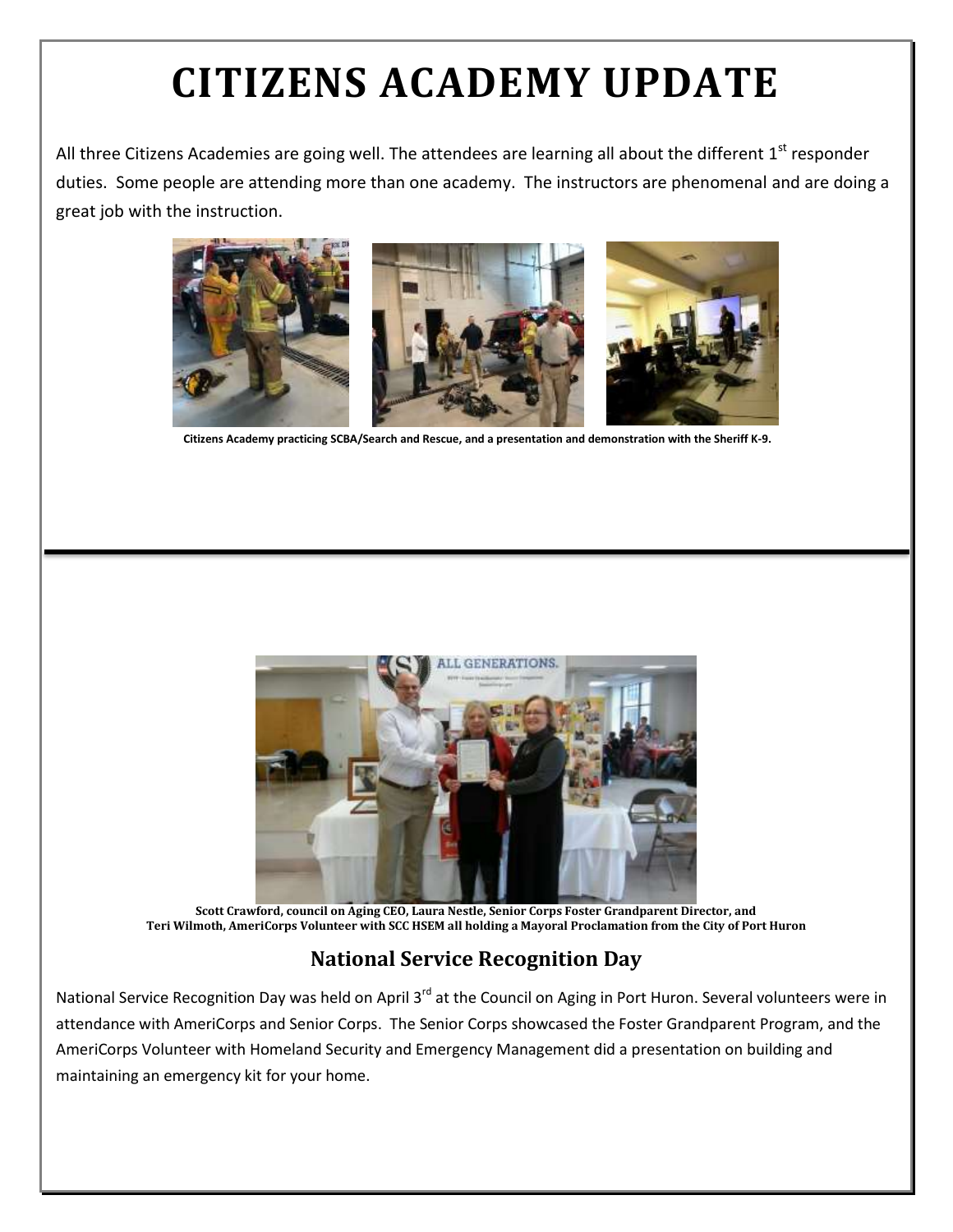### SCHOOLS PREPARE FOR THREAT ASSESSMENT WORKSHOP

Several School Districts will be participating in a threat assessment workshop in late June. The workshop focus on the success of the Mid-Valley Student Threat Assessment Team This team has been well-functioning entities focused on the threat of violent behavior. Built from a collaborative, multi-agency structure, the team operates a regional system that serves school districts, higher education institutions and the community.

Participants will receive:

- A review of the basic concepts of threat assessment.
- A review of youth violence, examining research and best practice prescriptive recommendations for assessment and management.
- A review of the dynamics and risk factors for reactive aggression, teen dating aggression, and targeted violence within in K-12 schools.
- The application of threat assessment concepts and research in a site based protocol, called a Level 1. As well as instruction on the use of the Level 1 protocol.
- The application of threat assessment concepts and research in a community based protocol, called a Level 2. And Direct instruction on conducting Level 2 assessments.
- A review of a centralized and community based Level 2 threat assessment system as support to each school district's Level 1 teams and as a regional resource.
- A review of local and regional resources and implementation issues within each school district as well as available youth-serving agency support for a community-based, Level 2 team. And a brainstorming process to adapt the Level 2 team to those available resources.
- Case study exercises as examples of application.

The presenter is Courtenay McCarthy. She is the lead School Psychologist in student threat assessment and management for Salem-Keizer Public Schools. She has extensive experience in threat assessment and management, psychoeducational evaluation, intervention with at-risk youth and families, and behavioral consultation and intervention. She is chair of the Mid-Valley Student Threat Assessment Team and is a member of the Marion County Threat Advisory Team. She is a nationally certified School Psychologist and regularly provides training and consultation to local, regional, and national audiences on student threat assessment systems and youth violence. She is also a contributing author to the book, Assessing Student Threats: Implementing the Salem-Keizer System – Second Edition (Van Dreal, 2017).

Participating School Districts and County Agencies participating are: Marysville Schools Yale Schools Capac Schools Memphis Schools Algonac Schools St. Clair County RESA Landmark Academy Lapeer County ISD St. Clair County Community Mental Health St. Clair County Day Treatment Program St. Clair County Juvenile Probation St. Clair County Homeland Security – Emergency Management

At this point there are only 6 open spots remaining for this excellent training.

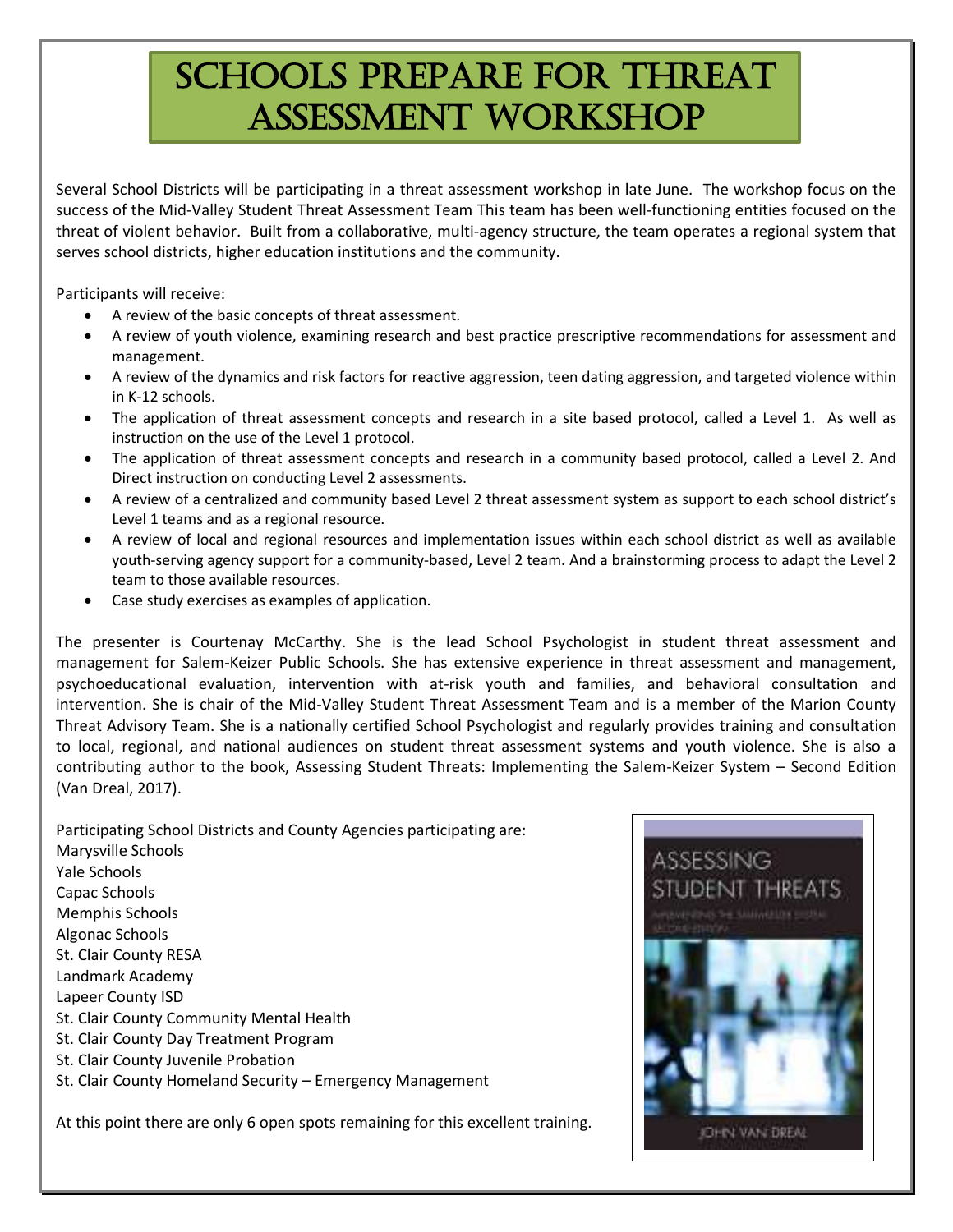



### **Finally the warmer weather has arrived!!!**

With that so has the threat of severe weather. Go through your emergency kit and make sure that it is ready. Here are a few tips to get prepared:

#### **Preparing for a tornado or thunderstorm:**

- Plan. Be sure everyone in your household knows where to go and what to do in case of a tornado or thunderstorm warning.
- Know the safest location for shelter in your home, workplace and school. Load-bearing walls near the center of the basement or lowest level generally provide the greatest protection.
- Know the location of designated shelter areas in local public facilities, such as schools, shopping centers and other public buildings.
- Have emergency supplies on hand, including a battery-operated NOAA Weather Radio, flashlight, and a supply of fresh batteries, first-aid kit, water, and cell phone.
- Keep a three-day supply of food on hand. Keep some food in your supply kit that doesn't require refrigeration.
- Make an inventory of household furnishings and other possessions. Supplement it with photographs of each room and keep them in a safe place.
- Sign up to receive text or e-mail alerts from your local media, weather provider, or through an app.

#### **What to do when a thunderstorm approaches your area:**

- Stay tuned to your weather radio or local news station for the latest updates from the National Weather Service or go to the National Weather Service website, [www.weather.gov.](http://www.weather.gov/)
- Seek safe shelter when you first hear thunder, when you see dark threatening clouds developing overhead, or see lightning. Stay inside until 30 minutes after you last hear thunder or see lightning. Remember, lightning can strike more than ten miles away from any rainfall.
- When you hear thunder, run to the nearest large building or a fully enclosed vehicle (soft-topped convertibles are not safe). It is not safe anywhere outside.
- If you are boating or swimming, get to land and seek shelter immediately.
- Telephone lines and metal pipes can conduct electricity. Any item plugged into an electrical outlet may cause a hazard during a tornado or thunderstorm. Do not use corded (plug-in) telephones exceptin an emergency.

#### **What to do when a tornado warning is issued for your area:**

- Quickly move to shelter in the basement or lowest floor of a permanent structure.
- In homes and small buildings, go to the basement and get under something sturdy, like a workbench or stairwell. If a basement is not available, go to an interior part of the home on the lowest level. A good rule of thumb is to put as many walls between you and the tornado as possible.
- In schools, hospitals and public places, move to the designated shelter areas. Interior hallways on the